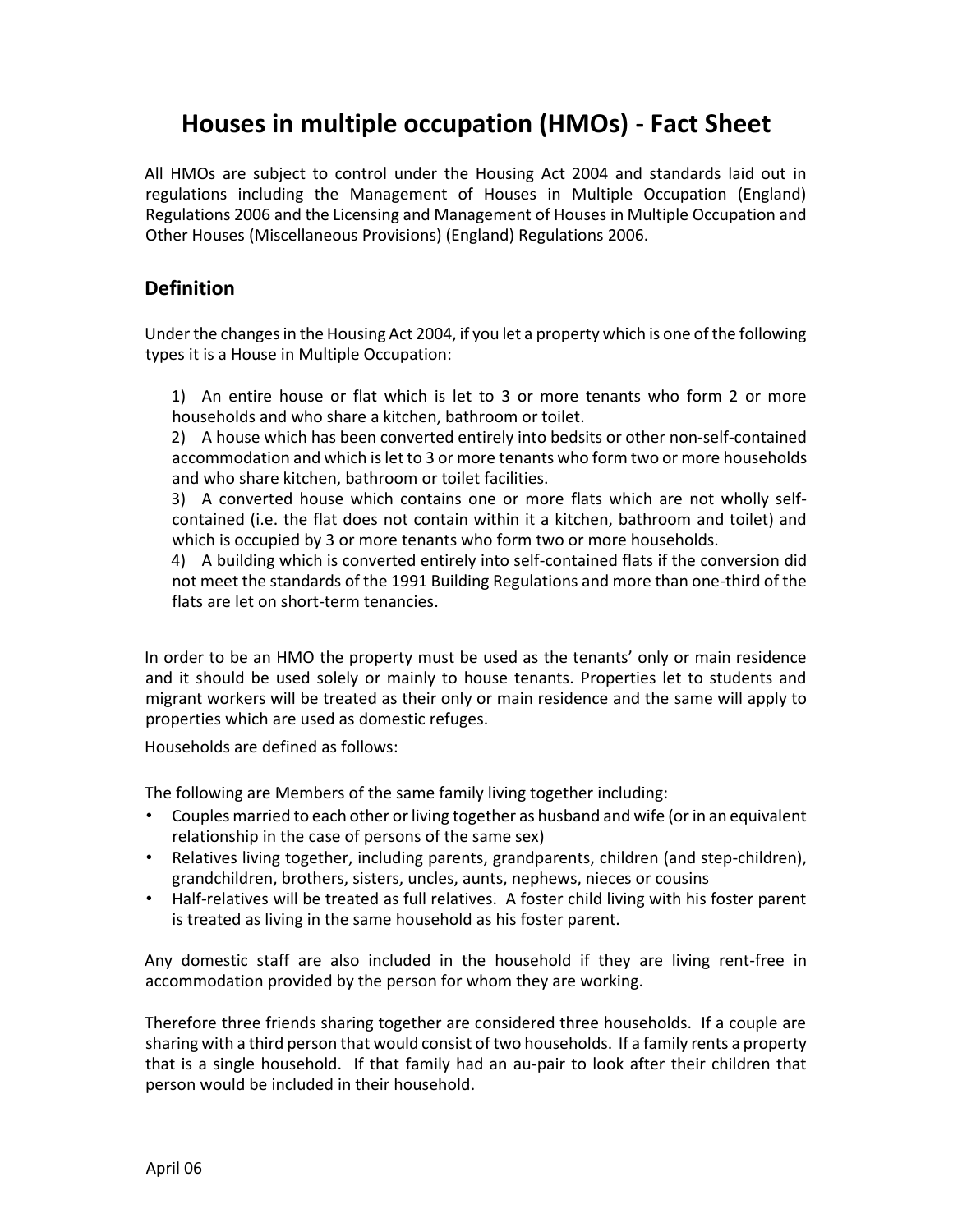#### **Exemptions**

Certain types of buildings will not be HMOs and are, therefore, not subject to the Management Regulations or licensing. These include those:

- Buildings, or parts of buildings, occupied by no more than two households each of which comprise a single person (i.e. two person flat shares').
- Buildings occupied by a resident landlord with up to 2 tenants.
- Managed or owned by a public body (such as the police or the NHS) or an LHA or a Registered Social Landlord.
- Where the residential accommodation is ancillary to the principal use of the building e.g. religious establishments, conference centres etc.
- Student halls of residence, where the education establishment has signed up to an Approved Code of Practice.
- Buildings regulated otherwise than under the Act, such as care homes, bail hostels etc., and the description of which are specified in regulations.
- Buildings entirely occupied by freeholders or long leaseholders.

# **Bed and Breakfast Hotels**

The Council will regard bed and breakfast hotels as HMOs if they are housing any people who use the hotel as their main residence for more than 30 consecutive days. Where this accommodation is used as a main residence, the same standards as for other HMOs should be met.

#### **Mandatory licensing**

Mandatory licensing from  $6<sup>th</sup>$  April 2006 will include HMOs (other than those that are exempt from definition as an HMO and converted blocks) which

- comprise of three storeys or more, and
- are occupied by five or more persons, and
- it is occupied by persons living in two or more single households.

Converted blocks of flats that fall within the definition of HMO (see 3.1 above) will not be subject to mandatory licensing. The Government intends that additional licensing should be available to tackle such blocks that are problematic (see 4.6 below).

In calculating three storeys, regard should be had to attic or basement accommodation used, or capable of being used, for residential purposes. It is also intended that any part of a building not used for residential purposes, such as commercial premises on the ground or upper floor of a building, will form part of the HMO for determining the number of storeys, but shall be excluded for all other purposes. Basements in purely commercial use will not be included.

#### **Suitability for occupation**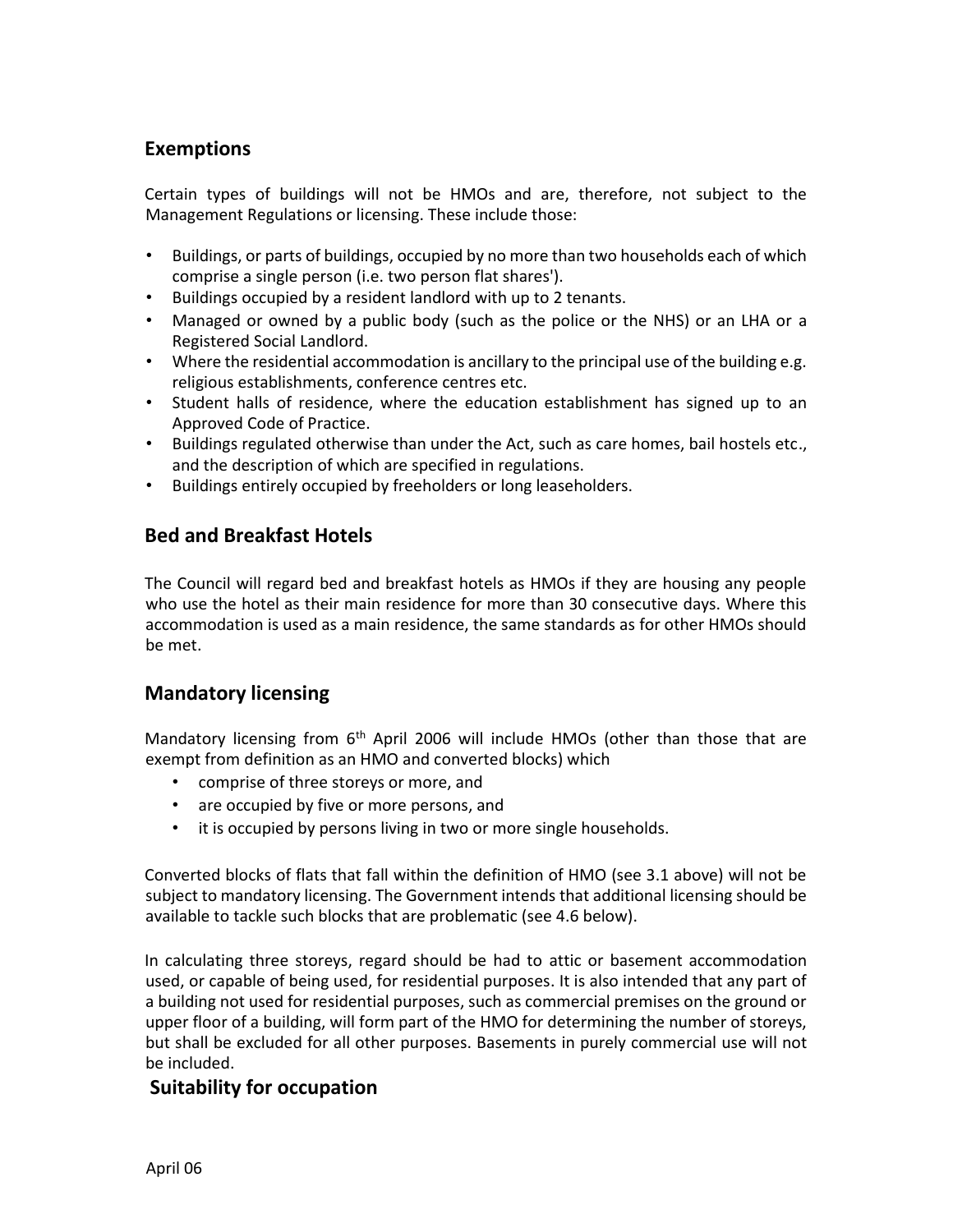A licence must be granted if the Council is satisfied that:

- the HMO is reasonably suitable for occupation by the number of persons permitted under the licence (The Licensing (HMOs and Other Houses) Regulations 2006 Sch 2)
- the licence holder is a fit and proper person
- the proposed licence holder is the most appropriate person to hold the licence
- the proposed manager, if not the licence holder, is fit and proper and
- the proposed management arrangements are satisfactory, including that the person involved in the management of the house is competent and the funding for management is suitable.

#### **Management arrangements**

Satisfactory management arrangements under paragraph 5.1 above should include

- a system for tenants to report defects (including emergencies) and arrangements for responding
- a system of periodic inspections to identify repair or maintenance matters
- a declaration from the owner, where he is not the manager, that adequate funding will be provided to the manager to deal with repairs.

#### **Fit and Proper Person**

In assessing whether the applicant and/or any manager and/or any person associated with them or formerly associated with them are fit and proper people to own or manage an HMO the Council must have regard to:

- a) unspent convictions relating to offences including fraud, dishonesty, violence or drugs, or sexual offences
- b) unspent convictions relating to unlawful discrimination including on grounds of sex, race, or disability in connection with the carrying on of any business.
- c) unspent convictions relating to housing or landlord and tenant law
- d) the applicant has not been refused a HMO licence, been convicted of breaching the conditions of a licence or have acted otherwise than in accordance with the approved code of practice under S197 of the Act within the last five years
- e) the applicant has not been in control of a property subject to an HMO Control Order, Interim Management Order (IMO) or Final Management Order (FMO) or work in default carried out by a local authority
- f) the applicant has not been subject to legal proceedings by a local authority for breaches of planning, compulsory purchase, environmental protection legislation or other relevant legislation.

#### **Variation of licences**

A licence may be varied by the Council with the agreement of the licence holder, such as where a new manager is agreed.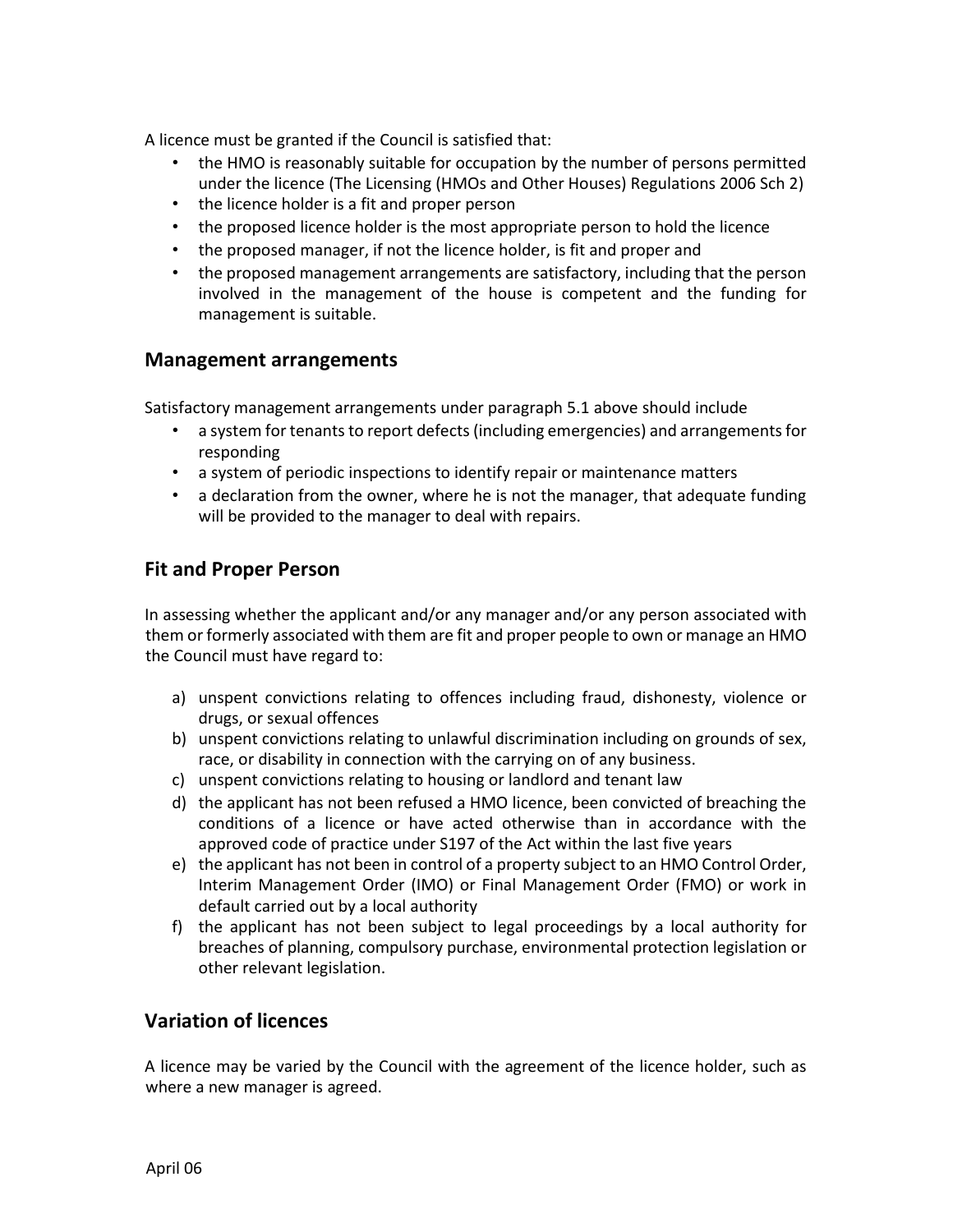The Council may vary the licence without agreement if there has been change of circumstance, such as there is need to provide additional amenities, carry out works or alter the maximum number of persons permitted to occupy the property. However, in deciding whether to vary a licence the Council may not impose higher, or otherwise different, standards than applied when it originally granted the licence, except where the standards are required to meet new amenity standards prescribed by regulations.

# **Revocation/cessation of licences**

A licence may be revoked with the agreement of the licence holder, such as when a house ceases to be an HMO. It is also ends automatically after 5 years or after the period specified in the licence (if that is different).

A licence ceases to be in force on the death of a licence holder and for the first three months following the death of that person no licence is required as if a temporary exemption notice (see para 14 below) had been issued and was in force. Unless the HMO ceases to be licensable within that period or the Council grants a temporary exemption notice on the expiry of that period the HMO must be relicensed or an Interim Management Order made in respect of it.

Other than in those circumstances, a licence may only be revoked if:

- there has been a significant breach of the licence conditions;
- or the licence holder and others involved in the management of the house are no longer fit and proper persons;
- or the property ceases to be an HMO that is subject to licensing;
- or if the Council would not have granted a new licence for the HMO at the time it terminates the licence because of reasons relating to the structure of the HMO which render the property unsuitable for licensing on similar terms.

On revocation of a licence (unless this is because the HMO no longer requires to be licensed) the Council must grant another licence or make an Interim Management Order.

# **Appeals**

An appeal may be made to the Residential Property Tribunal against a decision of the Council to

- Refuse to grant a licence.
- Grant a licence, including any conditions imposed.
- Vary a licence.
- Revoke a licence.
- Refuse to vary or revoke a licence.

An appeal must normally be made within 28 days of the decision being made, but if the tribunal thinks there are good reasons to do so, it may extend the period for appeal. In considering an appeal the tribunal rehears the Council decision, but is able to take account of new evidence put forward by the appellant. In its decision the tribunal may quash the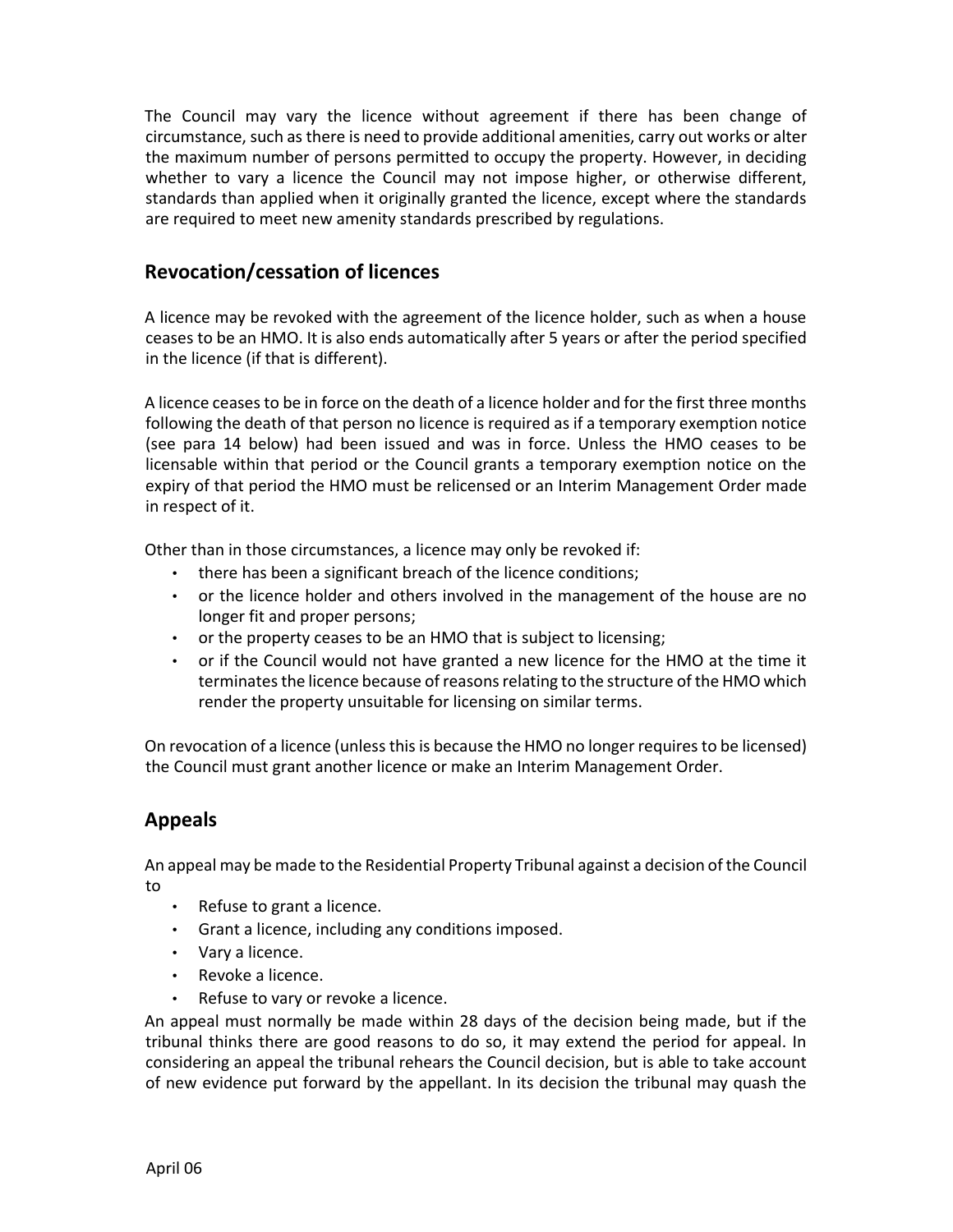Council's decision or vary or confirm it. The RPTs are not yet established but are expected to be regional and in place by April 2006.

# **Housing health and safety rating system (HHSRS)**

An inspection of each licensed HMO must be carried out under the Housing Health and Safety Rating System (HHSRS), which is set out in the Housing Act 2004 and replaces the current housing fitness standard. The rating system is a risk assessment of the effect of housing conditions on the health and safety of occupiers and involves the assessment of 29 potential hazards and scoring their severity to decide whether improvements are needed. If more serious category 1 hazards are found the Council has a duty to take action. If less serious category 2 hazards are found, the Council has the discretionary power to take action.

Where category 1 or 2 hazards are found informal action will be used to encourage owners to carry out works, but if this fails enforcement action will be taken in accordance with the Act and our Private Sector Housing enforcement policy.

A licence cannot be refused where the Council have identified a hazard within the property, as defined by the HHSRS, but granting the licence does not insulate the property from enforcement action under the HHSRS in the future

This new enforcement regime involves a new set of notices to deal with these HHSRS hazards including hazard awareness notices and notices requiring either improvement, prohibition of the use of the dwelling or demolition. The notices are similar to those currently in use except that a Prohibition Notice can be served to prohibit the use of the whole or part of a dwelling or to prohibit its use by a description of persons, for example those aged under five or over 60

An Improvement Notice is likely to be the most practical remedy for most hazards. Repair or renewal is generally cost-effective because of the high value of property in West Devon. The Council can also serve suspended Improvement Notices which can be used in circumstances where obtaining other consents will cause delay – an example would be where planning permission is being applied for.

#### **Temporary exemption notices**

Where a landlord is, or shortly will be, taking steps to make an HMO non-licensable, the Council may serve a Temporary Exemption Notice (TEN). A TEN can only be granted for a maximum period of three months. For example, if planning permission has been obtained for the conversion of the HMO to single family occupation. A second three-month TEN can be served in exceptional circumstances. A TEN will be served where an owner of a licensable HMO states in writing that he/she is taking steps to make an HMO non-licensable and states that the HMO will not be licensable within three months.

A second temporary exemption notice will only be allowed in exceptional and unforeseen circumstances.